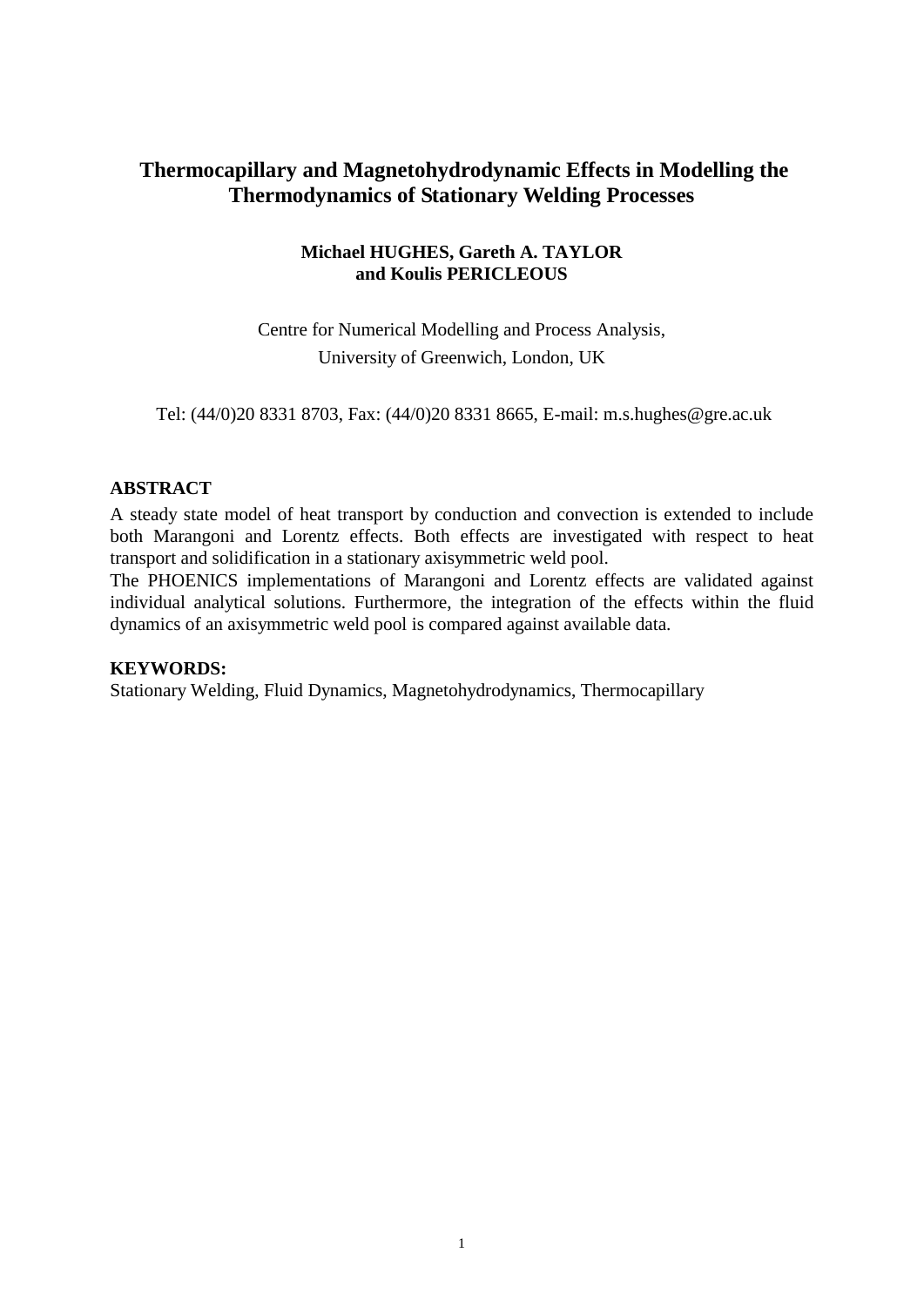### **NOMENCLATURE**

- **B** magnetic flux
- C<sup>p</sup> specific heat
- *I* electric current
- *k* thermal conductivity
- *p* pressure
- *T* temperature
- **u** velocity
- *V* potential difference between electrode and work piece

### **INTRODUCTION**

In recent years there has been much progress in the understanding of fluid flow and heat transfer phenomena in welding processes [\[20,](#page-7-0)[10,](#page-7-1)[2\]](#page-6-0). Essential to the concept of a welding process is the application of a localised heat source in order to reduce the size of the heat affected zone (HAZ) and hence reduce defects such as distortion and residual stress in the workpiece [\[6\]](#page-6-1).

The interaction of the buoyancy, tensile surface (Marangoni) and electromagnetic (Lorentz) forces (which exist in arc welding processes only), can combine together to produce complex flow patterns. The resulting patterns are dependent on the relative magnitude of the above forces and influence the shapes of both the fusion zone (FZ) and the HAZ. In particular, they can be affected by temperature dependent properties, especially the surface tension coefficient that defines the relative strength and direction of the Marangoni forces [\[17\]](#page-7-2). Depending on the value of this coefficient, the Marangoni forces can support natural convection and oppose the Lorentz forces to form a surface flow pattern that is directed radially outwards from the heat source. Therefore producing weld pools which are relatively wide and shallow. Alternatively, the Marangoni forces can act in the same direction as the electromagnetic forces to oppose natural convection, causing a radially inward surface flow direction, with a tendency to give narrow deep weldpools. These effects have been investigated by several authors for various welding processes and materials over the years [\[12](#page-7-3)[,14\]](#page-7-4). More recently consideration of these driving forces, in conjunction with free surface models, have been investigated in an attempt to predict the shapes of both FZ and HAZ more accurately [\[19,](#page-7-5)[20\]](#page-7-0).

Traditionally the modelling of welding has followed two strategies, firstly it is possible to focus on the fluid and thermodynamics local to the weld pool [\[20,](#page-7-0)[16,](#page-7-6)[23\]](#page-7-7) and secondly it is possible to model the global thermomechanical behaviour of the weld structure [\[11,](#page-7-8)[4,](#page-6-2)[3\]](#page-6-3). In the former case only the local geometry of the weld pool and HAZ is considered [\[20](#page-7-0)[,16](#page-7-6)[,23\]](#page-7-7) and in the latter case a simplified heat source model is employed with heat transfer by conduction only [\[6,](#page-6-1)[11,](#page-7-8)[4\]](#page-6-2). A variety of simplified heat source models are now commonly employed in these cases but they are totally reliant on the accuracy of the model parameters that describe the weld pool size and shape [\[6,](#page-6-1)[4\]](#page-6-2). These parameters are obtained from a combination of experimental and calculated data.

The objective of this research is to implement and validate established techniques. Therefore providing a firm foundation to develop models for a variety of welding processes, with the final goal being the improvement in accuracy of the above mentioned parameters in order to achieve a consistency between the predictions of the two modelling approaches.

- $\mu$  dynamic viscosity
- $\rho$  density
- $\sigma$  electrical conductivity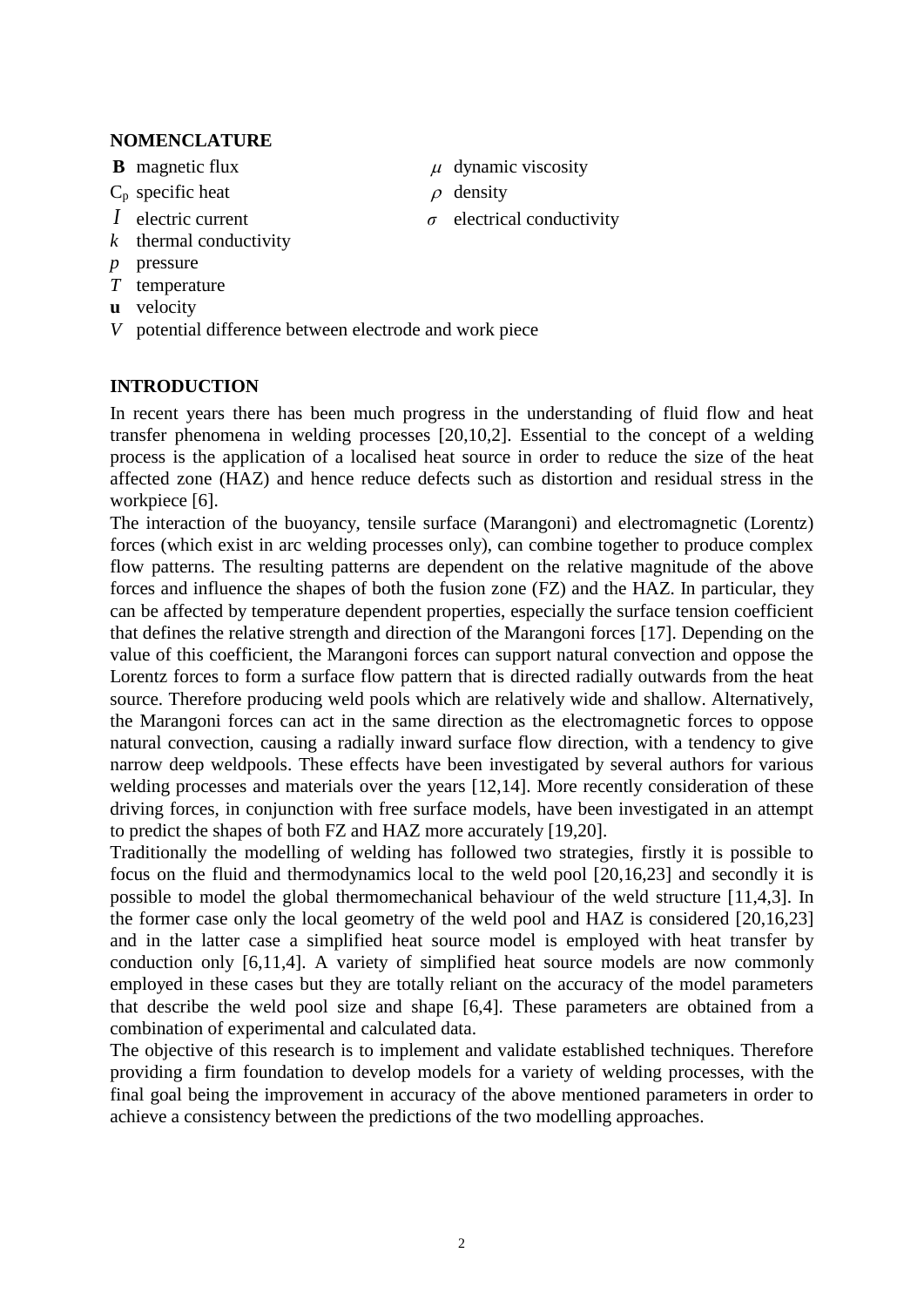#### **FLUID DYNAMICS AND HEAT TRANSFER**

The governing equations for the incompressible fluid flow and heat transfer that can occur in the weld pool are defined as follows; Mass conservation,

$$
\nabla\!\cdot\!{\bf u}\,{=}\,0\,,
$$

momentum conservation,

$$
\rho \frac{\partial \mathbf{u}}{\partial t} + \rho \nabla \cdot (\mathbf{u} \mathbf{u}) = -\nabla p + \nabla \cdot \mu \nabla \mathbf{u} + \mathbf{S}_{\mathbf{u}} \tag{1}
$$

and heat conservation,

$$
\rho C_p \frac{\partial T}{\partial t} + \rho C_p \nabla \left( \mathbf{u} T \right) = \nabla \left( k \nabla T \right) + S_T. \tag{2}
$$

Darcy, used to retard the flow in solid regions, bouyancy and electromagnetic source terms are included in equation (1), respectively, as follows;

$$
\mathbf{S}_{\mathrm{u}} = -\frac{\mu}{K}\mathbf{u} + \rho_0 \alpha \mathbf{g}(T - T_o) + \mathbf{J} \times \mathbf{B}
$$

where *K* is calculated from the Karman-Kozeny equation [\[16\]](#page-7-6),  $\rho_0$  is the reference density,  $\alpha$  is the thermal expansion coefficient,  $\bf{g}$  is the gravity,  $T_0$  is the reference temperature,  $\bf{J}$  is current density and **B** is magnetic flux density.

The energy sources due to phase changes [\[16\]](#page-7-6) and Joule heating are included in equation (2) as follows;

$$
S_T = -\rho \frac{\partial (f_i L)}{\partial t} - \rho \nabla . (\mathbf{u} f_i L) + \frac{|\mathbf{J}|^2}{\sigma},
$$

where  $f_l$  is the liquid metal fraction, *L* is the specific latent heat of fusion and  $\sigma$  is electrical conductivity.

#### *Magnetohydrodynamics (MHD)*

The current density distribution in the metal is calculated from the electric potential equation as follows;

$$
\nabla \cdot (\sigma \nabla \phi) = \nabla \cdot (\mathbf{u} \times \mathbf{B}) + S_{\phi}.
$$
 (3)

The source for the electric potential  $\phi$  is described by the Gaussian current distribution striking the weld pool surface [\[2\]](#page-6-0),

$$
S_{\phi} = 3 \frac{I}{\pi r_c^2} e^{-3 \frac{r^2}{r_c^2}}, \qquad (4)
$$

where  $r_c^2$  $r_c^2$  is the effective arc radius and *I* is the current passing through the electrode. It should be noted that in regions where current can escape the workpiece (e.g. external circuits or clamps) a potential of  $\phi = 0$  is applied. Once the electric potential has been solved, the electric field **E** and current density **J** can be recovered using the following;

$$
\mathbf{E} = -\nabla \phi \text{ and } \mathbf{J} = \sigma \mathbf{E}. \tag{5}
$$

In the axisymmetric case, only the aximutual component of the magnetic field is required for the calculation of the Lorentz forces and it can be derived from Ampere's law as follows;

$$
B_{\theta} = \frac{\mu_o}{r} \int_0^r J_z \, r dr,\tag{6}
$$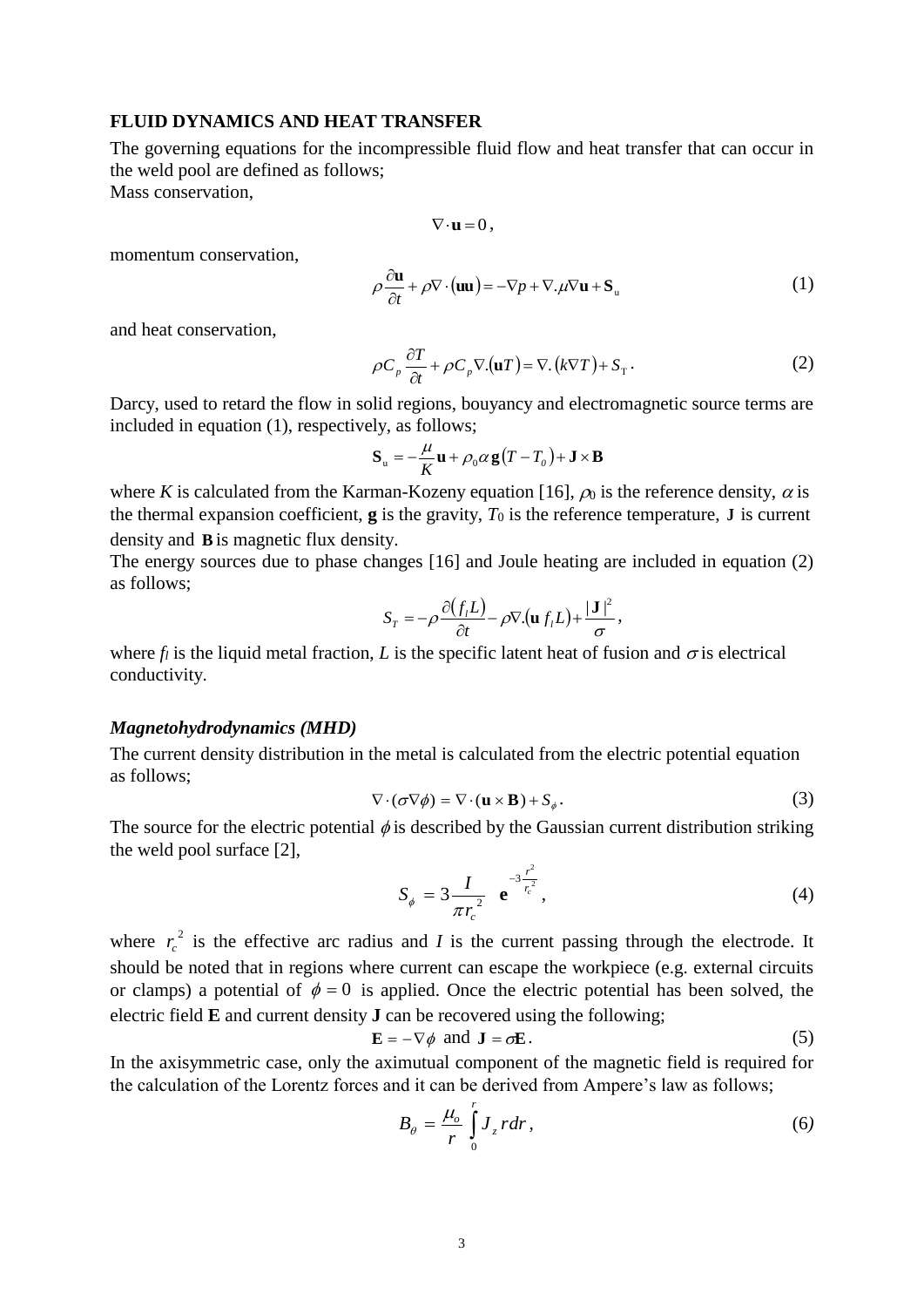where  $\mu_0$  is the magnetic permeability of free space,  $J_z$  is the z component of the current density and r is the radius

#### *Surface Tension Boundary Condition*

The top surface of the weld pool is subjected to the following flow boundary condition [\[16](#page-7-6)[,22\]](#page-7-9);

$$
\mathbf{\tau}\cdot\mathbf{n}=\nabla_{\mathbf{s}}S=\frac{\partial S}{\partial T}\nabla_{\mathbf{s}}T\;,
$$

where  $\tau$  is the flow stress tensor, **n** is the unit outward normal of the liquid metal surface, *s* is the temperature dependent surface tension and  $\nabla_s$  is the surface gradient operator [\[22\]](#page-7-9). In this research the surface tension as a gradient of temperature, is specified as a model parameter, namely the surface tension coefficient. It is important to note that the curvature effects are neglected as a flat weld pool surface is assumed.

#### *Heat Source*

A Gaussian heat source distribution is assumed over the surface [\[20](#page-7-0)[,4\]](#page-6-2), such that

$$
q = \frac{3Q}{\pi r_h^2} e^{-3\left(\frac{r}{r_h}\right)^2},\tag{7}
$$

where  $Q$  and  $r<sub>h</sub>$  are the heat input and characteristic heat source radius respectively.

#### **RESULTS**

A selection of results are presented which employ the models defined in the previous section.

#### *Marangoni Effects in Weld Pools*

Two problems will be considered. The first case is the motion of a liquid resulting from a free surface, where the surface tension is quadratically dependent on temperature [\[8\]](#page-7-10). The second case is the inclusion of Marangoni effects in the axisymmetric modelling of weld pools [\[20\]](#page-7-0). In both cases reference solutions are available.

#### *Case 1*

The thermo-capillary motion of an idealised liquid with surface tension as a quadratic function of temperature is considered. The boundary conditions required for the thermo-capillary analysis are illustrated in Figure 1. In this analysis a 10 by 0.4 aspect ratio is employed with regard to the geometry. This permits the application of a symmetry condition at a finite distance from the region of interest. The region of interest is defined by the cross section x-s, which is close to the boundary  $T = T_0$  as illustrated in Figure 1. The constants  $\beta$  and  $\alpha$ , define the quadratic relationship of surface tension *s* to temperature *T*, and the linear variation of temperature and spatial coordinate *X*, respectively. The resultant velocity component profiles are plotted in Figures 2 and 3, along the cross section x-s illustrated in Figure 1. As illustrated the results are in good agreement with the analytical solution [\[8\]](#page-7-10).

### *Case 2*

The stationary and steady state fusion of an aluminium alloy plate, by a heat source defined over a surface is considered. The model for the steady state heat source distribution is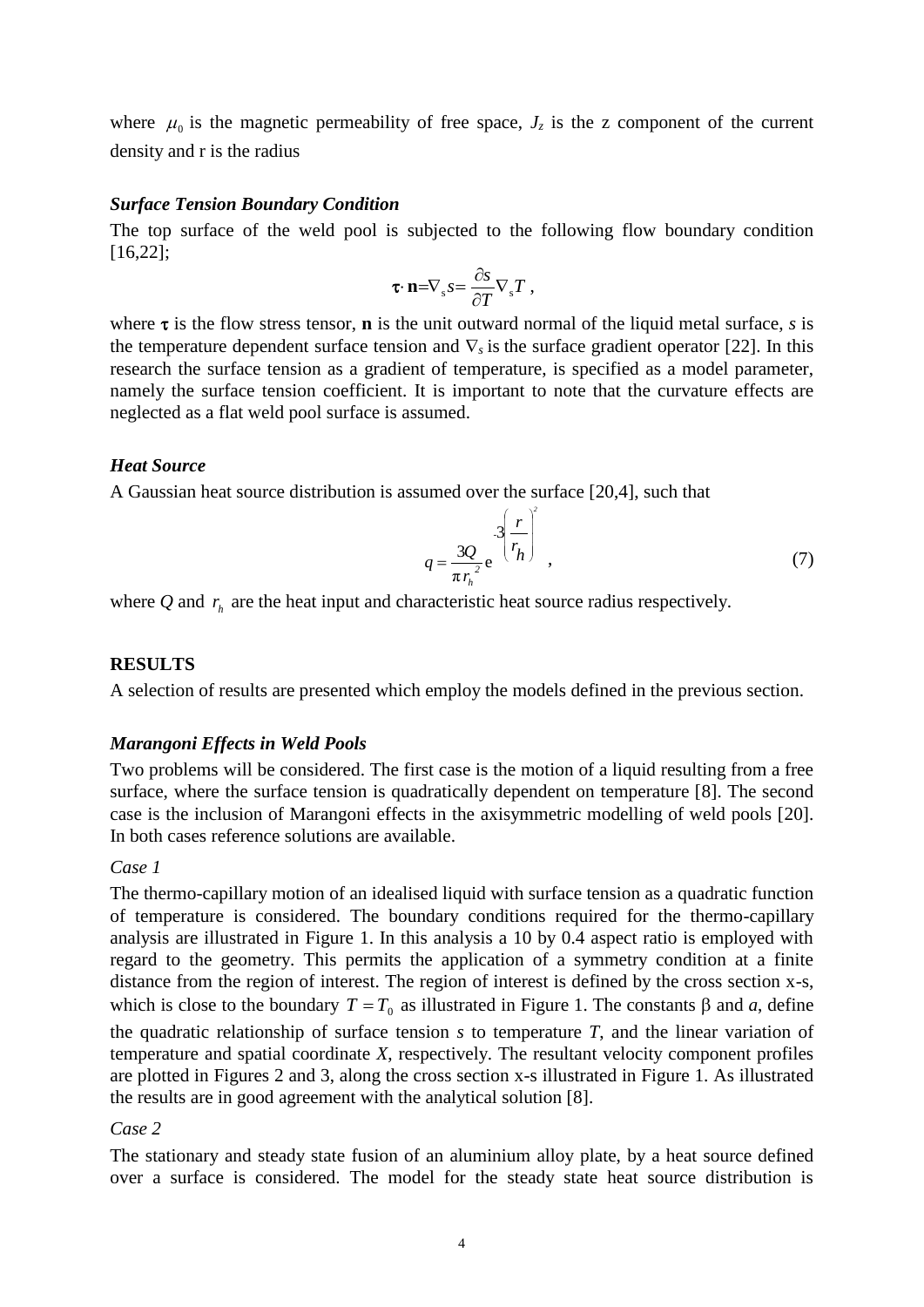obtained from equation (7). An axisymmetric approximation is assumed, convective and radiative heat loss boundary conditions applied on remainder of the surface,  $x > r$ . To enable a localised analysis, it is assumed that the boundary conditions away from the axis and the surface can be derived from the analytical solution for an equivalent point heat source [\[18\]](#page-7-11). The results from the numerical analysis are illustrated in Figures 4a and 5a with regard to a negative and positive surface tension coefficient,  $-.35x10^{-3}$  and  $+.1x10^{-3}$  kg/(s<sup>2</sup>K) respectively. The different coefficient values represent different types of alloy and illustrate the material dependent Marangoni effects on the velocity and temperature fields. The temperature fields are contoured in degrees Celsius, and as illustrated by Figure 4a, the shape of the weld pool is broader for the negative gradient case. The change in weld pool shape is related to the different flow patterns that occur in each weld pool. This is illustrated in Figures 4a and 5a. For the negative and positive gradient cases the predominant surface flow is away from and towards the heat source respectively. The convective heat transport is consequently directed towards or away from the axis, resulting in either a deeper or flatter weld pool shape respectively. The results are in good agreement with those obtained by Tsai and Kou [\[20\]](#page-7-0), which are represented in Figures 4b and 5b. The profiles for the negative case are in general agreement with regard to weld pool shape, temperature field and flow field illustrated in Figures 4a and 4b. Additionally, the results for the positive case, illustrated in Figures 5a and 5b, are also in good agreement, although it should be noted that in the positive case PHOENICS predicts a slightly deeper weld pool shape, which is probably due to the 'rigid-surface' mesh employed.

### *Lorentz Effects*

Two problems are considered, the first case is a three dimensional duct flow problem involving MHD. The second case is the inclusion of MHD in the axisymmetric modelling of weld pools.

#### *Case 3*

As a means of validating electric field and Lorentz force calculations, the steady flow of an electrically conducting, viscous, incompressible fluid within a square duct with both parallel perfectly conducting and insulating walls. A constant transverse magnetic field was applied. The problem is illustrated schematically in Figure 6. The combination of parallel pairs of electrically conducting and insulating walls allows a current that will accelerate the flow close to the non-conducting walls whilst retarding it elsewhere. The Hartmann number, represents the ratio of electromagnetic to viscous forces and is defined as  $Ha = \sigma |B|^2 l^2 / \mu$ , where *l* is the half width of the duct and  $\mu$  is the dynamic viscosity of the fluid. As the Hartmann number increases, the electromagnetic forces increase and the flow develops a characteristic M-shape profile as seen in Figure 7. In this case, the standard Navier-Stokes equations were solved, with the addition of a Lorentz force, which was represented as follows;

$$
S_{u} = \sigma |B|^{2} \left( \frac{E}{|B|} + u \right)
$$

where **E** was recovered from equation (5). The analytical solution to this problem was initially derived by Hunt [\[9\]](#page-7-12), and some interesting stability considerations are also provided by Leboucher [\[13\]](#page-7-13). A listing of the FORTRAN 77 source code to calculate the analytical pressure gradient is contained in the Appendix. Non-slip boundary conditions were applied to the walls with a constant inlet flow profile. The electrical boundary conditions were applied by enforcing a zero potential at the perfectly conducting walls and zero flux condition at insulating walls. The grid dimensions were 1m x 1m x 10m and both a coarse and finer grid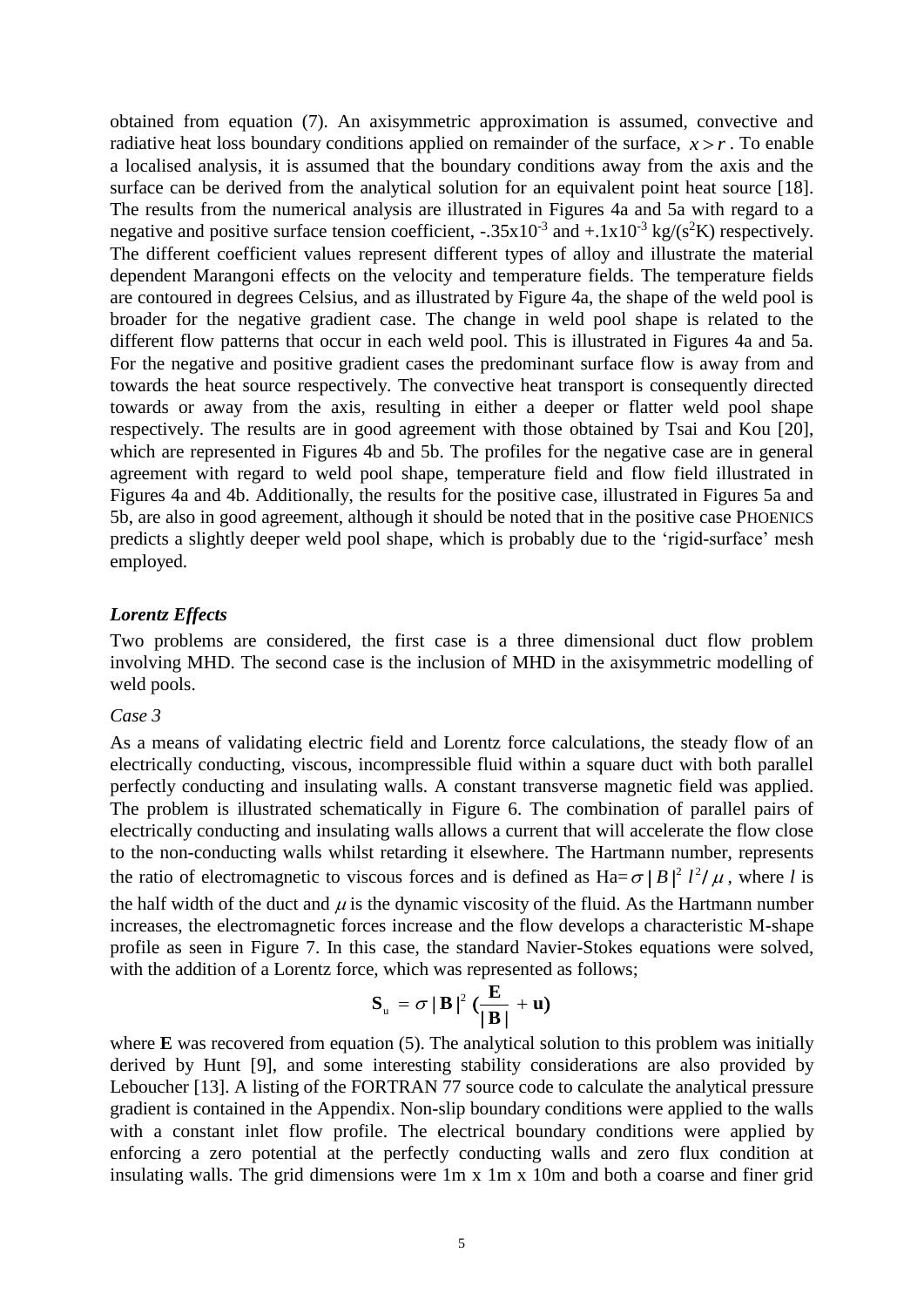were employed of cell densities 20x20x20 and 50x50x20 respectively. The analysis was performed for a range of Hartmann numbers and the numerical pressure gradient compared against that calculated from the analytical solution [\[9\]](#page-7-12). The pressure gradient was calculated along the centre line, half way down the duct. Comparisons of observed and predicted pressure gradients are shown in Table 1. The numerical results compare well with the analytical predictions indicating correct calculation and implementation of the Lorentz forces in equation (1).

#### *Case 4*

The stationary steady state welding of an aluminium plate as specified in case 2, was extended to account for electromagnetic effects within the governing equations. In the original case electromagnetic effects could be neglected as a laser weld was modelled. The case was developed in order to examine the qualitative effects of introducing electromagnetic effects into the original model. The Q1 and ground files are included in the Appendix and case 2 can be recovered from these by commenting the electromagnetic patches in the Q1. A current source as specified by equation (4), was applied to the top of the workpiece, with an effective radius of 1mm and a magnitude of 200 Amperes. An equivalent heat source was applied as specified in the original case, in order to examine the change in the flow profiles with the addition of Lorentz forces. It should be noted however, that the net power applied to the workpiece  $(Q$  in equation (7)), would usually be estimated as  $I\vee \eta$ , where *I* is electrode current, V is potential difference between electrode and workpiece and  $\eta$  is an efficiency factor. Additionally a zero electric potential boundary condition was applied to the circumferential surface of the domain to complete a circuit and allow current to pass through. Magnetic flux density was calculated using equation (6).

The results from the analysis are presented for qualitative comparison of negative and positive surface tension gradients respectively in Figures 8a and 8b. The Lorentz forces act in the opposite direction to natural convection, and depending on the magnitude of the applied current are usually the most dominant of the three forces. Figure 8a shows the Lorentz force acting in the opposite direction to Marangoni and natural convection. The flow patterns can vary quite significantly depending on the relative strengths of the forces. The shear flow on the surface of the pool is driven by Marangoni forces, and the bulk recirculatory flow in the upper region of the pool is assisted by the Lorentz forces. This is because the Lorentz forces are decreasing significantly with depth and are therefore promoting an inceasing acceleration in the upper region of the pool where they are strongest. Alternatively, in the lower region of the pool, where the Lorentz forces are weaker, the viscous shear reverses the direction of the recirculating flow. In this region the flow is significantly less than in the upper part of the pool, in fact it seems quite stagnant in comparison. However it should be noted that this is dependent on the magnitude of the Lorentz forces.

Figure 8b shows the effect of combining the Lorentz forces with a positive surface tension coefficient. In this case the effect is quite intuitive, since the Lorentz forces are acting in the same direction as the Marangoni forces. As in the original case the surface flow is forced radially inwards towards the center of the heat source. This is due to the combination of the forces and is to a greater extent than in Figure 5a. The resulting weld pool is therefore similar to that shown in Figure 5a, but with a deeper penetration. Continuity ensures that the return path for the flow in the weld pool is also wider than in Figure 5a.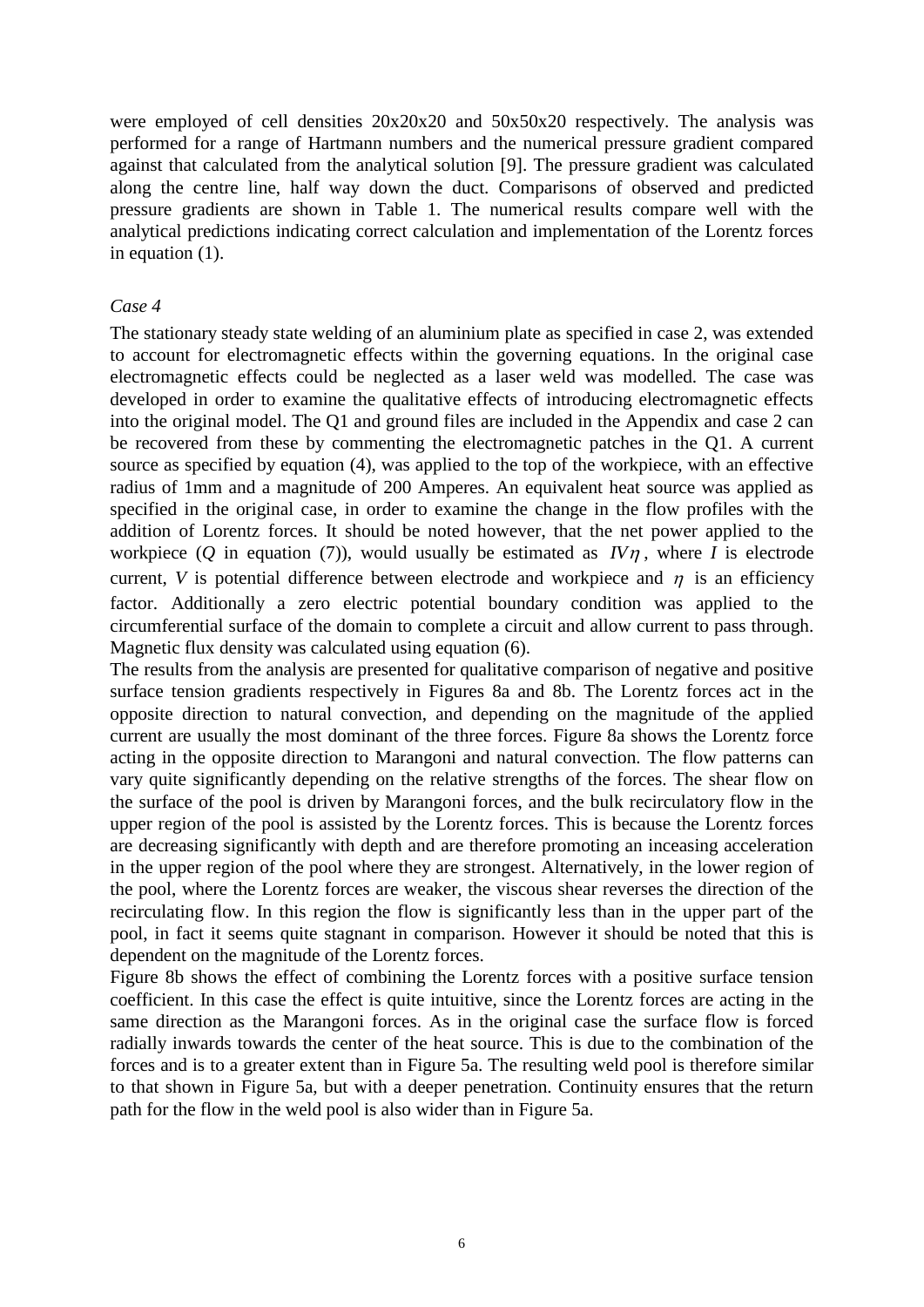### **FURTHER RESEARCH**

It is planned to extend the principles investigated in this study to general 3D, non-stationary welding processes. There are a number of methods for modelling non-stationary welding processes depending upon the reference frame associated with the heat source. Essentially, the methods are Eulerian and the heat source is stationary [\[1,](#page-6-4)[5\]](#page-6-5), or Lagrangian and the heat source is moving [\[3](#page-6-3)[,21\]](#page-7-14). The Lagrangian approach is reasonably accurate for simplified heat sources moving with a constant velocity [\[7\]](#page-6-6), but it is not suitable when modelling the fluid dynamics of a weld pool associated with a moving heat source. Therefore, further research will concentrate on the development of Eulerian techniques to account for heat source motion. This will facilitate the localised modelling of the fluid dynamics associated with a moving weld pool. Additionally, an investigation is planned to supply parameters to simplified heat source models that can better describe the digging and convective temperature distribution resulting from the local weld pool dynamics [\[6](#page-6-1)[,7](#page-6-6)[,21\]](#page-7-14). This will provide consistency between the simplified heat source models and the fluid dynamics of the weld pool. Such methods allow the complete modelling of the welding process, without resort to the expense of a flow simulation.

It is important to note that the Biot-Savart law could be used as an alternative to equation (6), which is used to calculate the magnetic field. In which case the details of the external components, such as the electrode would need to be considered for the accurate modelling of the magnetic field.

# **CONCLUSION**

The two cases 1 and 3, have provided sufficiently accurate comparisons to the analytical solutions to validate the calculation and integration of the Marangoni and Lorentz forces. The axisymmetric weld studied in case 2 provided favourable agreement with results presented by Tsai and Kou [\[20\]](#page-7-0). Introduction of the Lorentz forces to this case has given interesting insights into the nature of the flow when electromagnetic effects are considered.

# REFERENCES

- <span id="page-6-4"></span>1. CHEN, X., BECKER, M., and MEEKISHO, L.,(1998),"Welding analysis in moving coordinates.", In H. Cerjak, Editor, Mathematical Modelling of Welding Phenomena 4, 396-410.
- <span id="page-6-0"></span>2. El-KADDEH, N., ARENAS, M., and ACOFF, V.L.,(1999),"Heat Transfer and Fluid Flow in stationary GTA welding of  $\gamma$ -TiAl based alloys: effect of Thermocapillary flow", Second International Conference on CFD in the Minerals and Process Industries, CSIRO, Melbourne, Austrailia.
- <span id="page-6-3"></span>3. FENG, Z. CHENG, W. and CHEN, Y.,(1988),"Development of new modelling procedures for 3D welding residual stress and distortion assesment", Cooperative Research Program, **SR9818**.
- <span id="page-6-2"></span>4. FRIEDMAN, E.,(1975),"Thermodynamic analysis of the welding process using the Finite Element Method", Journal of Pressure Vessel Technology, Trans, ASME, **97**, 206-213.
- <span id="page-6-5"></span>5. GOLDAK, J., BREIGUINE, V. and DAI, N.,(1995),"Computational Weld Mechanics: A Progress Report on Ten Grand Challenges", In H. B. Smartt, J. A. Johnson and S. A. David, editors, Trends in Welding Research – IV, 5-11.
- <span id="page-6-1"></span>6. GOLDAK, J., CHAKRAVARTI, A. and BIBBY, M.,(1984),"A New Finite Element Model for Welding Heat Sources", Met. Trans. B, **15B**, 299-305.
- <span id="page-6-6"></span>7. GOLDAK, J., BIBBY, M.,MOORE, J,HOUSE, R, PATEL, B.,(1986),"Computer Modelling of Heat flow in Welds", Met. Trans. B, **17B**, 587-600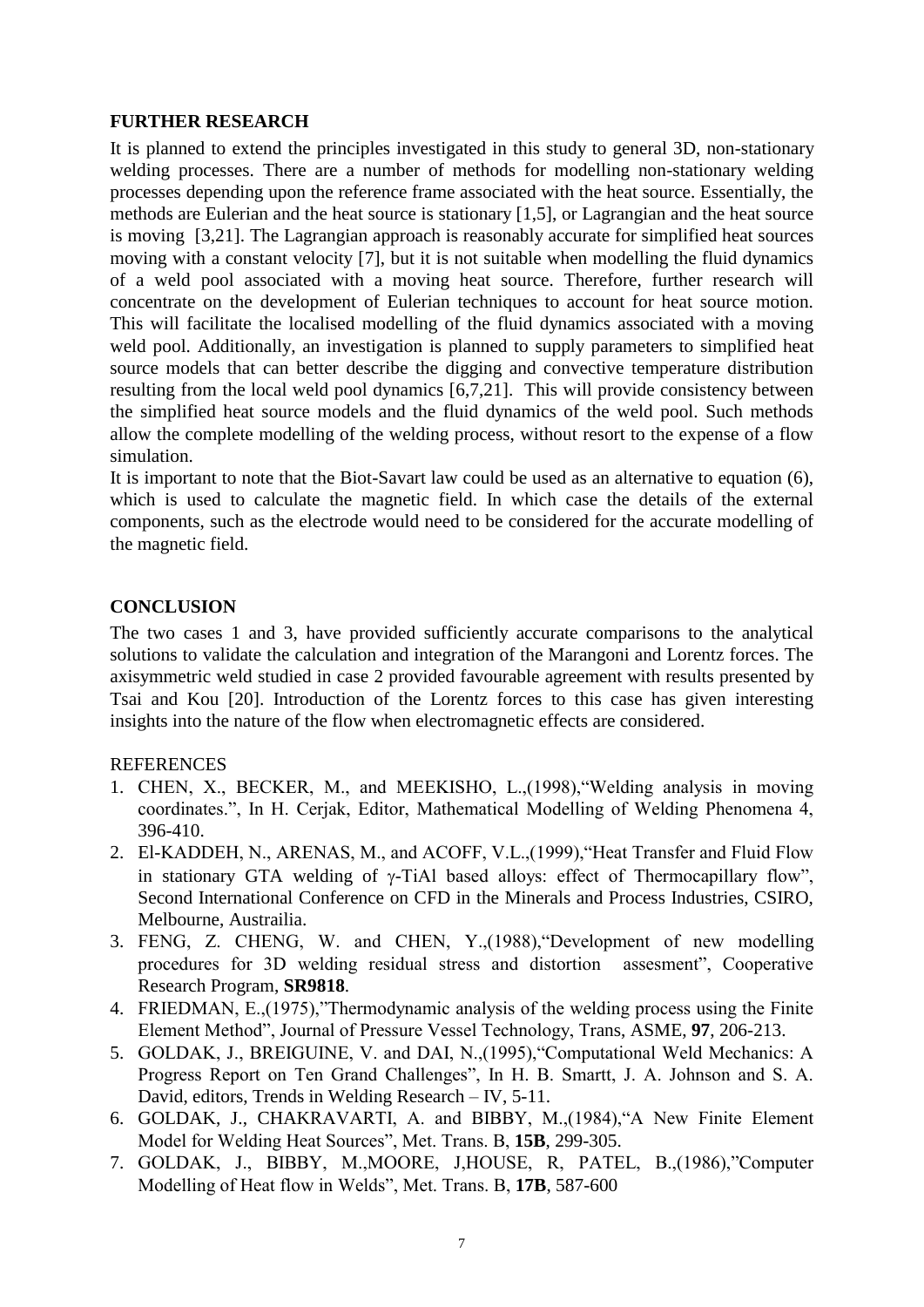- <span id="page-7-10"></span>8. GUPALO, Y. P. and RYAZANTSEV, Y. S.,(1989),"Thermocapillary motion of a liquid with a free surface with nonlinear dependence of the surface tension on the temperature", Fluid Dynamics, (English translation), **23:5**, 752-757..
- <span id="page-7-12"></span>9. HUNT, J.C.R.,(1965),"Magnetohydrodynamic flow in rectangular ducts",J. Fluid Mech., **21:4**, 577-590.
- <span id="page-7-1"></span>10. KIM, W.H., FAN, H.G. and NA, S.J.,(1997),"Effect of various driving forces on heat and mass transfer in arc welding", Numer. Heat Transfer Part A, **32**,633-652
- <span id="page-7-8"></span>11. KISELEV, S.N., KISELEV, A.S., KURKIN, A.S., ALADINSKII, V.V. and MAKHANEV, V.O.,(1999),"Current Aspects of Computer Modelling Thermal and Deformation Stresses and Structure Formation in Welding and Related Technologies", Welding International , **13-4**, 314-322.
- <span id="page-7-3"></span>12. KOU, S. and SUN, D.K.,(1985),"Fluid Flow and Weld penetration in stationary arc welds", Metall, Trans A, **16A**, 203-213.
- <span id="page-7-13"></span>13. LEBOUCHER, L.(1999),"Monotone Scheme and Boundary Conditions for Finite Volume Simulation of Magnetohydrodynamic Internal flows at high Hartmann Number", J.Comp. Phys.,**150**,181-198.
- <span id="page-7-4"></span>14. OREPER, G.M. and SZEKELY, J.,(1984), "Heat and fluid flow phenomena in weld pools", J.Fluid. Mech., **147**, 53-79.
- 15. PAUL, A. and DEBROY, T.,(1988),"Prediction of Marangoni convection heat transfer and surface profiles during laser welding",Modeling and Control of Casting and Welding processes IV, The Metallurgical Society, Warrendale, PA, 421-431.
- <span id="page-7-6"></span>16. PERICLEOUS, K. and BAILEY, C.,(1995),"Study of Marangoni phenomena in lasermelted pools". In J. Campbell and M. Cross, editors, Modeling of Casting, Welding and Advanced Solidification Processes - VII, 91-100.
- <span id="page-7-2"></span>17. RADAJ, D., (1992),"Heat Effects of Welding",Springer-Verlag, ISBN 0-387-54820-3.
- <span id="page-7-11"></span>18. ROSENTHAL, D., (1946), "The Theory of Moving Sources of Heat and Its Application to Metal Treatments.", Trans. ASME, **68-11**, 849-866.
- <span id="page-7-5"></span>19. THOMPSON, M.E., and SZEKELY, J.,(1989),"The transient behaviour of weld pools with a deformed free surface",J.Heat Mass Transfer, **32**, 1007-1019.
- <span id="page-7-0"></span>20. TSAI, M.C., and SINDOU K.,(1989),"Marangoni convection in weld pools with a free surface", Int. J. Num. Methods Engrg., **9**, 1503-1516.
- <span id="page-7-14"></span>21. VOSS, O., DECKER, I., and WOHLFAHRT, H.,(1998),"Consideration of microstructural transformations in the calculation of residual stresses and distortion of larger weldments.", In H. Cerjak, Editor, Mathematical Modelling of Welding Phenomena 4, 584-596.
- <span id="page-7-9"></span>22. WHEELER, D., BAILEY, C. and CROSS, M.,(1999),"Numerical modelling and Validation of Marangoni and Surface Tension Phenomena Using the Finite Volume Method", Int. J. Num. Methods in Fluids, **212-B**, accepted for publication.
- <span id="page-7-7"></span>23. ZACHARIA, T., DAVID, S.A., VITEK, J.M. and KRAUS H. G.,(1991),"Computational modelling of stationary gas-tungsten-arc weld pools and comparison to stainless steel 304 experimental results", Met. Trans B, **22B**, 243-257.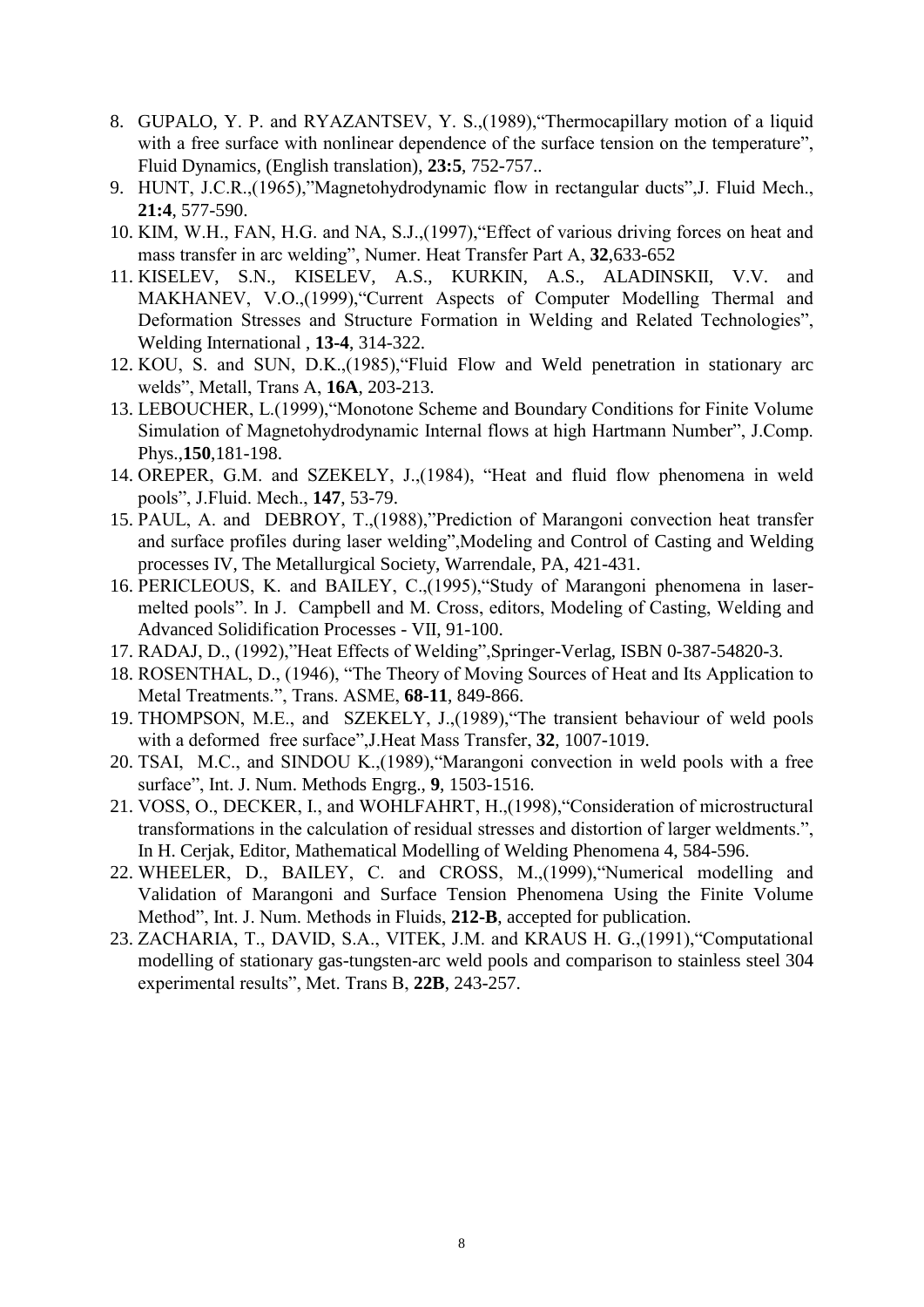$$
\frac{\partial T}{\partial Y} = 0, \quad \mu \rho \frac{\partial u_X}{\partial Y} = \frac{\partial s}{\partial X} = \beta (T - T_0) \frac{\partial T}{\partial X}
$$
\n
$$
T = T_0 \underbrace{\begin{bmatrix} x - s & (X = .625\text{m}) & & 0 \\ x - s & (X = .625\text{m}) & & 0 \\ y & X = 0 & & x = 10 \\ x & X & & x = 0 \end{bmatrix}}_{X} \text{Symmetry}
$$

Figure 1: Thermo-capillary boundary conditions



Figure 2: X component velocity profile Figure 3: Y component velocity profile



Figure 4a: Negative: Temperature and flow fields Figure 4b: Negative: Temperature and flow fields [8]



Figure 5b: Positive: Temperature and flow fields [8] Figure 5a: Positive: Temperature and flow fields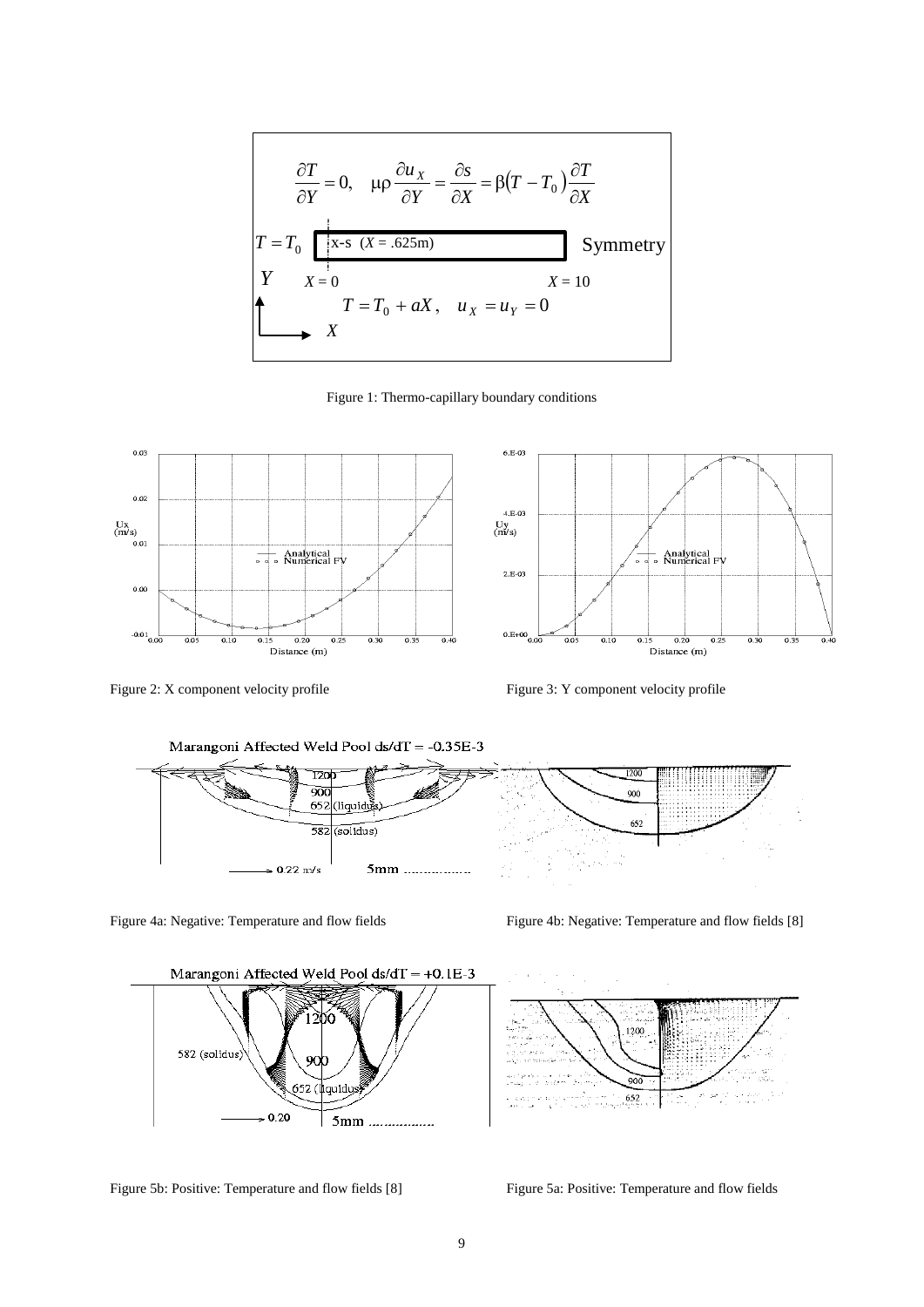

Figure 6: Magnetic duct flow schematic



Figure 7: Profiles of Magnetohydrodynamic duct flow





Figure 8a: Negative surface tension and Lorentz forces. Figure: 8b: Positive surface tension and Lorentz forces.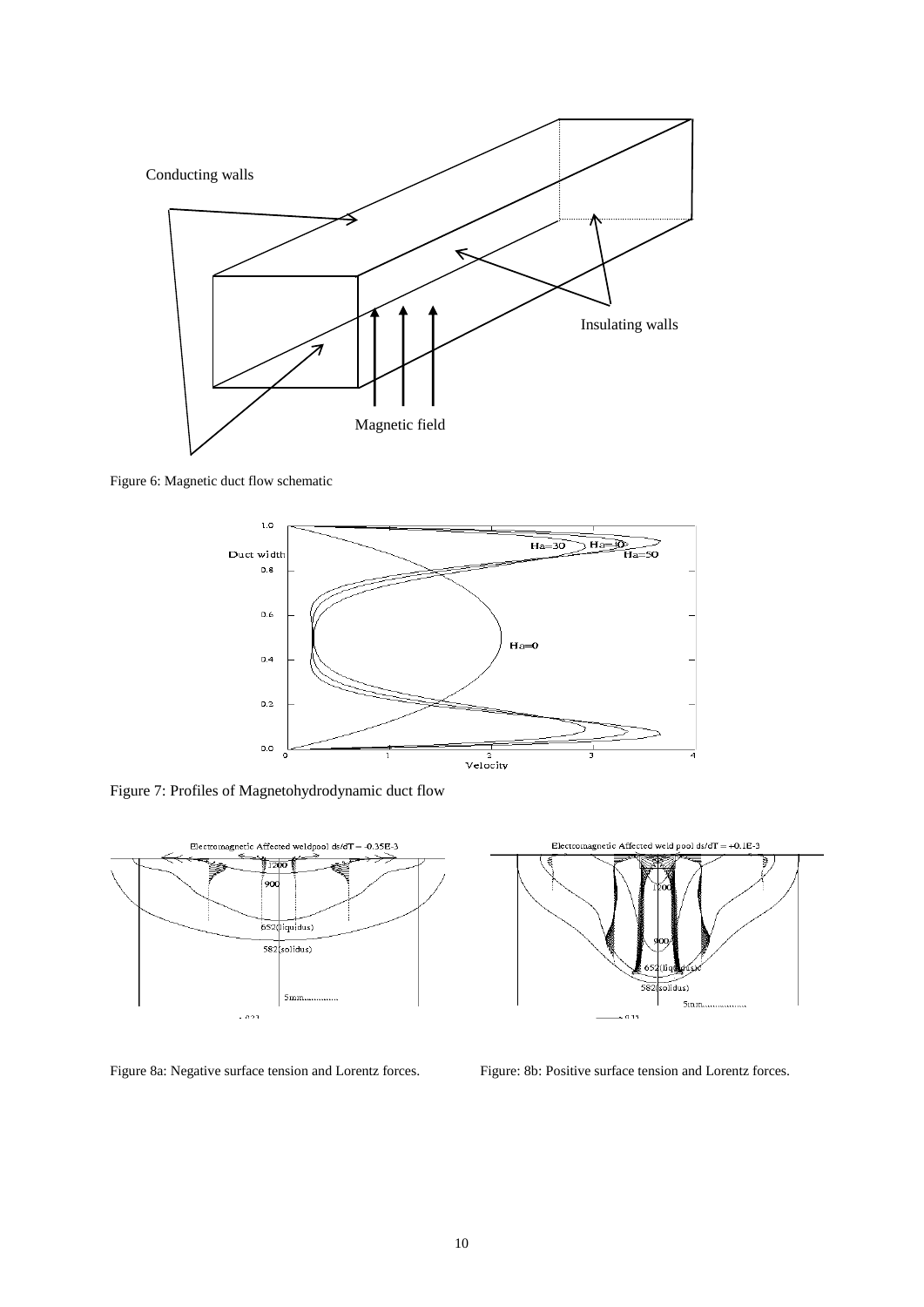

Figure 9: Relative direction of the affecting Forces

| Hartmann No. | $M = 30$ | $M=40$ | $M = 50$ |
|--------------|----------|--------|----------|
| Analytical   | 0.397    | 0.359  | 0.331    |
| Coarse Mesh  | 0.406    | 0.381  | 0.368    |
| Fine Mesh    | 0.407    | 0.354  | 0.331    |

Table 1 Analytical vs Numerical Pressure gradients for Case 3

#### **APPENDIX**

#### *MHD duct: analytical solution code*

```
{Analytical solution program}
c Exact solution of Hartmann flows in rectangular channels.
c From Hunt, J.C.R, 1965, J. Fluid Mech., vol. 21, pp 557-590.
c Compute flow rate Q from equation (28) and pressure drop from
c equations unnumbered equations between equations (8) and (9).
            program hunt
         implicit none
real*8 M,pi,alphak,r1k,r2k,Q,Q1,Q2,Q3,gradP<br>
integer k<br>
write(*,'("enter a value for the Hartmann number ",$)')<br>
read (*,*) M<br>
pi = 4.*atan(1.)<br>
Q = 0.
         do k = 0,500
alphak = (\text{real}(k)+0.5) * pi<br>
rlk = 0.5* (\text{M}*sqrt+4.*4.*alphak**2))<br>
r2k = 0.5* (\text{M}*sqrt+4.*4.*alphak**2))<br>
Q1 = 8./(\text{alpha}**2+4.*alphak**2))<br>
Q2 = r2k*tanh(r1k)/(r1k*sqrt(M**2+4.*alphak**2))<br>
Q3 = r1k*tanh(r2k)/(r2k*sqrt(M**2+4.*alphak**2))<br>
Q = Q + Q1*(1.+Q2-q3)<br>
gradP = 4.(Q/M**2)<br>

         enddo
            end
```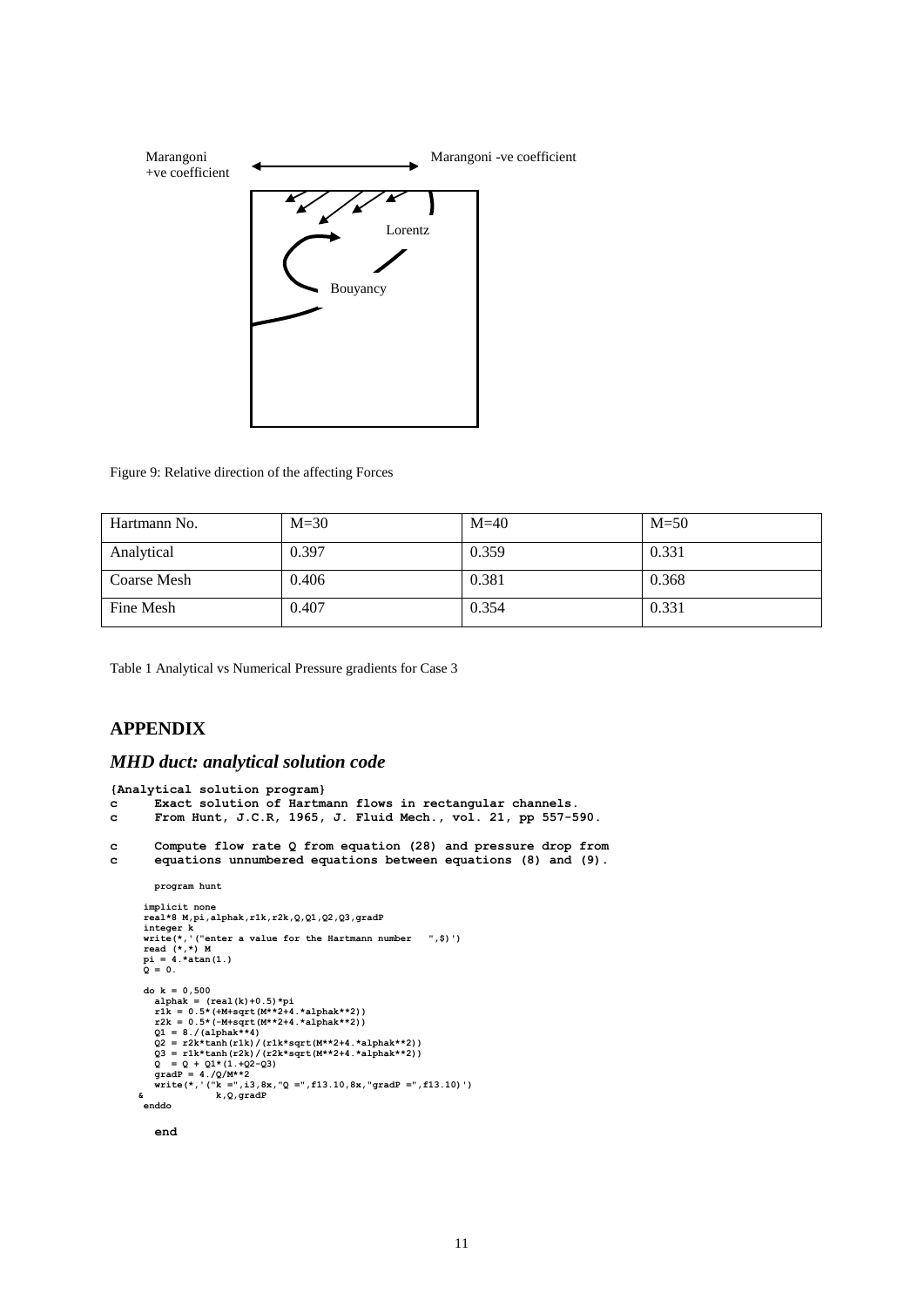#### *Q1 file*

TALK=T;RUN( 1, 1);VDU=X11-TERM IRUNN = 1 ;LIBREF = 166 \*\*\*\*\*\*\*\*\*\*\*\*\*\*\*\*\*\*\*\*\*\*\*\*\*\*\*\*\*\*\*\*\*\*\*\*\*\*\*\*\*\*\*\*\*\*\*\*\*\*\*\*\*\*\*\*\*\*\*\* Group 1. Run Title TEXT( Surf tension effects on weld (-ve, g) ) \*\*\*\*\*\*\*\*\*\*\*\*\*\*\*\*\*\*\*\*\*\*\*\*\*\*\*\*\*\*\*\*\*\*\*\*\*\*\*\*\*\*\*\*\*\*\*\*\*\*\*\*\*\*\*\*\*\*\*\* Group 2. Transience STEADY = T \*\*\*\*\*\*\*\*\*\*\*\*\*\*\*\*\*\*\*\*\*\*\*\*\*\*\*\*\*\*\*\*\*\*\*\*\*\*\*\*\*\*\*\*\*\*\*\*\*\*\*\*\*\*\*\*\*\*\*\* Groups 3, 4, 5 Grid Information \* Overall number of cells, RSET(M,NX,NY,NZ,tolerance) RSET(M,1,100,100 ,1.000E-05) \* Set overall domain extent: \* xulast yvlast zwlast name XSI= 3.000E-02;YSI= 1.000E-02;ZSI= 1.800E-02;RSET(D,CHAM ) \* Set objects: x0 y0 z0 \* dx dy dz name XPO= 0.000E+00;YPO= 0.000E-03;ZPO= 1.3E-02 XSI= 3.000E-02;YSI= 5.000E-03;ZSI= 5.0E-03;RSET(B,B1 ) \* Modify default grid RSET(X,1,1,1.000E+00) RSET(Y,1,80,1.000E+00) RSET(Y,2,20 ,1.000E+00) RSET(Z,1,30 ,-1.4000E+00) RSET(Z,2,90 ,1.000E+00) \* Cylindrical-polar grid CARTES=F STEADY=T REAL(CPLIQ,KLIQ) REAL(tLIQ0,tPOOL) CPLIQ=1066.;KLIQ=108. TLIQ0=652;TPOOL=2000 \*\*\*\*\*\* solidification constants REAL(LAT,GBIGA,GLITA,TLQUS,TSOL,TREF) REAL(GRVTY,BETA) --- --- LAT --> latent heat of solidification --- TLQUS --> liquidus temp --- TSOL --> Solidus temp --- TREF --> temperature reference LAT=3.95E5;GBIGA=1.6E3;GLITA=1E-10  $TI$   $O<sub>1</sub>S=652$ TSOL=TLQUS-70.0 TREF=(TLQUS + TSOL)/2.0 GRVTY=-9.81 BETA=1.E-4 --- \*\*\* K-epsilon model TURMOD(KEMODL) STORE(GENK) SOLUTN(C1,Y,Y,Y,P,P,P) TERMS(C1,N,N,P,P,P,P) SOLUTN(P1,Y,Y,Y,P,P,P) SOLVE(V1,W1,H1) TERMS(H1,N,P,P,P,P,P) NAME(C2)=LATH NAME(C3)=LIQF NAME(C4)=SOLF \*\*\*\*\* lath=latent heat within liquid per unit liq. mass = liqf\*lat STORE(LATH,LIQF,SOLF) STORE(TMP1,C10,C11,C12,C20,C14,C15,C16,C17,C18,C19) STORE(PRL) PRNDTL(C1)=RHO1\*ENUL\*1.0/1.0 FIINIT(C1)=1.0 DIFCUT=0 RHO1=2700  $ENU = 1e-3/2700$ TMP1=GRND2 TMP1B=1/CPLIQ PRNDTL(H1)=RHO1\*ENUL\*CPLIQ/KLIQ PRNDTL(H1)=GRND1 FIINIT(P1)=0  $FINT(V1)=0$  $FINIT(W1)=0$ FIINIT(H1)=CPLIQ\*TSOL FIINIT(TMP1)=TSOL FIINIT(LATH)=0.0 FIINIT(LIQF)=1.0 FIINIT(SOLF)=0.0 INIADD=F \*\*\*initialise the weldpool

PATCH (POOL,INIVAL,1,NX,1,10,NZ-10,NZ,1,1) INIT(POOL,LIQF,0.0,1.0) INIT(POOL,SOLF,0.0,0.0) Boundary Conditions ------------------- (1)Shear stress at free surface PATCH(TAU,HIGH,1,NX,1,NY,NZ,NZ,1,LSTEP) COVAL(TAU,V1,FIXFLU,GRND) TAU=SKIP (2)Pressure ref. PATCH(NWP,CELL,1,NX,1,1,NZ-1,NZ-1,1,LSTEP) COVAL(NWP,P1,FIXP,0) COVAL(NWP,H1,ONLYMS,SAME) (4)Temperature source PATCH(GAUSS,HIGH,1,NX,1,NY,NZ,NZ,1,LSTEP) COVAL(GAUSS,H1,FIXFLU ,GRND ) (5)current source PATCH(GAUSSJ,HIGH,1,NX,1,NY,NZ,NZ,1,LSTEP) COVAL(GAUSSJ,C1,FIXFLU ,GRND ) \*\*\* Cold far boundary (0.03m away) PATCH(FARSIDE,NWALL,1,NX,NY,NY,1,NZ,1,LSTEP) COVAL(FARSIDE,H1,1./PRNDTL(H1),GRND) farside=skip PATCH(NH1,cell ,1,NX,NY,NY,1,NZ,1,LSTEP) COVAL(NH1,H1,FIXVAL,CPLIQ\*150) nh1=skip \*\*\*Ambient air below PATCH(BOTTOM,LWALL,1,NX,1,NY,1,1,1,LSTEP) COVAL(BOTTOM,H1,1./PRNDTL(H1),GRND) lh=skip \*\*\*Ambient air above PATCH(HH,HIGH,1,NX,56 ,NY,NZ,NZ,1,LSTEP) COVAL(HH,H1,8.5/CPLIQ,CPLIQ\*25 ) \*\*\*Radiative heat loss PATCH(HRAD,HIGH,1,NX,64,NY,NZ,NZ,1,LSTEP) COVAL(HRAD,H1,GRND,GRND) hrad=skip \*\*\* bc for electric potential PATCH(END,NWALL, 1,1,NY,NY,1,NZ,1,LSTEP) COVAL(END,C1,1/PRNDTL(C1),0.0) (6) LATENT HEAT SOURCE ----- FIX TRANSIENT PART, FIRST PATCH(DELH, VOLUME, 1,NX, 1,NY, 1,NZ, 1,LSTEP) COVAL(DELH, H1, FIXFLU, GRND) DELH=skip ---- --- FIX CONVECTIVE PART PATCH(CON, CELL, 1, NX, 1,NY, 1,NZ, 1,LSTEP) COVAL(CON, H1, FIXFLU, GRND) ---- --- SET BOUSSINESQ SOURCE FOR BOUYANCY (NATURAL CONVECTION) PATCH(BSQ, VOLUME, 1,NX, 1,NY, 1,NZ-1, 1,LSTEP) COVAL(BSQ, w1, FIXFLU, GRND) bsq=skip ----<br>---- FIX DARCY TERM FOR SIMULATING POROSITY ---- STOP VELOCITY WHEN THE CELL IS FULLY SOLIDIFIED. PATCH(DARz, volume,1,NX, 1,NY, 1,NZ-1, 1,LSTEP) COVAL(DARz, w1, GRND, 0.0) darz=skip PATCH(DARy, volume, 1,NX, 1,NY-1, 1,NZ, 1,LSTEP) COVAL(DARy, V1, GRND, 0.0) dary=skip PATCH(LORENTZ,VOLUME,1,1,1,NY,1,NZ,1,LSTEP) COVAL(lORENTZ,V1,FIXFLU,GRND) COVAL(lORENTZ,W1,FIXFLU,GRND) Lorentz=skip PATCH(LORHEAT,VOLUME,1,1,1,NY,1,NZ,1,LSTEP) COVAL(lORHEAT,H1,FIXFLU,GRND) Lorheat=skip  $LITER(C1)=100$ RESREF(W1)=1E-10 RESREF(V1)=1E-10 RESREF(H1)=1E-10\*1E3 RESREF(P1)=1E-10 RELAX(KE EALSDT, 01) RELAX(EP,FALSDT,.01)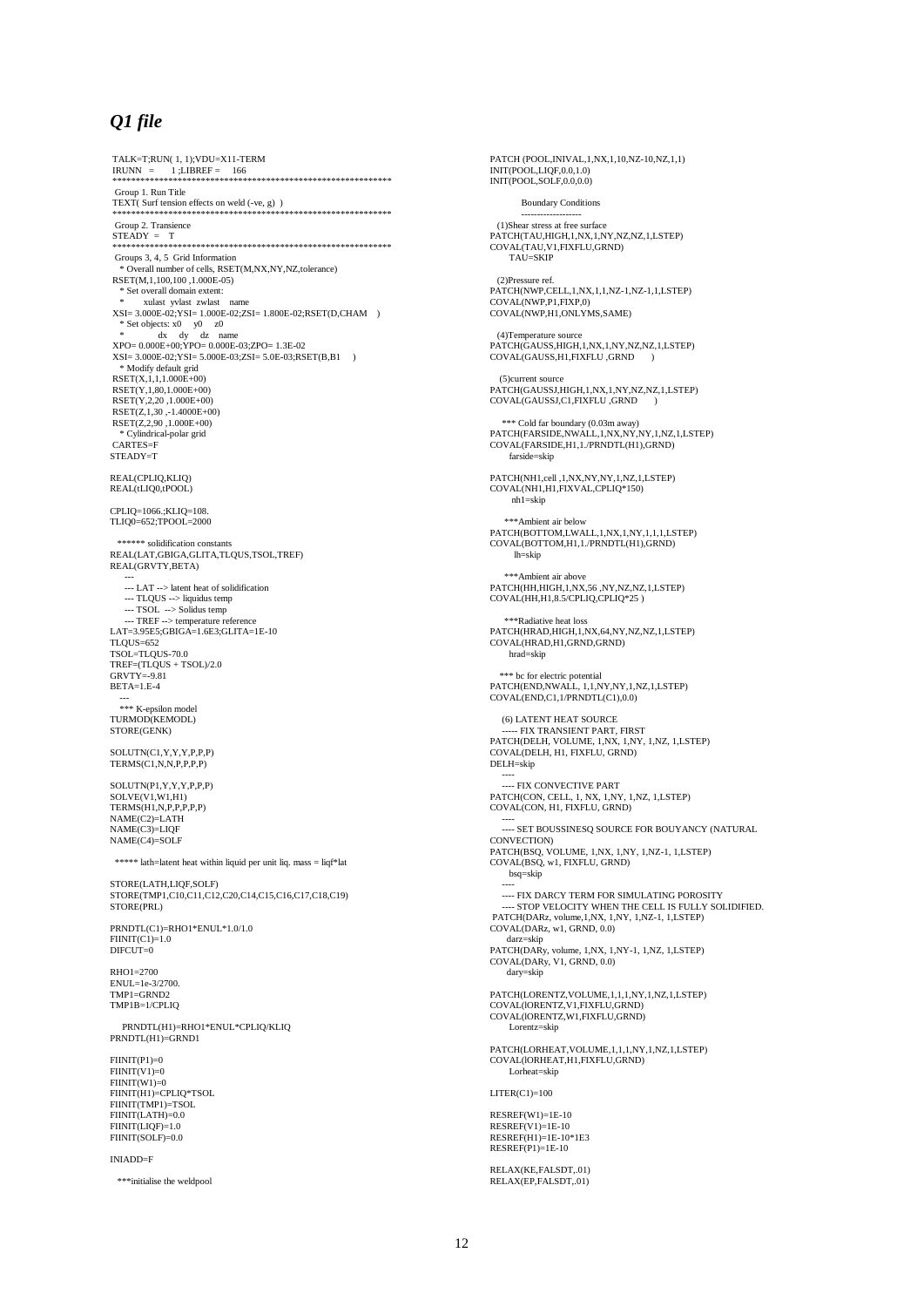RELAX(W1,FALSDT,.001) RELAX(V1,FALSDT,.001) RELAX(P1,LINRLX, 4) RELAX(H1,FALSDT,1000) RELAX(C1,FALSDT,1000) (DS/DT = const.) RG(1)= 0.1e-3 RG(11)=tliq0;rg(12)=cpliq RG(13)=kliq RG(14)=LAT;RG(15)=GBIGA;RG(16)=GLITA;RG(17)=TLQUS RG(18)=TSOL;RG(19)=TREF;RG(20)=GRVTY;RG(21)=BETA RG(22)=ENUL Relaxation term for LIQF  $RG(23)=0.5$  net power into the system RG(25)=1800 effective radius of gaussian heat source  $RG(26)=0.004$ stephan-Boltzman constant RG(27)=5.7E-8 emmisivity Rg(28)=0.19 ambient temperature  $RG(29) = 25.$ 

current supplied

### Ground.f file

C C--- GROUP 1. Run title and other preliminaries 1001 CONTINUE CALL MAKE(YG2D) CALL MAKE(YV2D) CALL MAKE(ZGNZ) CALL MAKE(DYV2D)  $\mathcal{C}$  RHOLIQ=RHO1 TLIQ0=RG(11)  $CPIJO=RG(12)$  $AKLIQ=RG(13)$  $GLAT = RG(14)$ <br>GBIGA = RG(15) GLITA = RG( 16 ) TLQUS = RG( 17 ) TSOL = RG( 18 ) TREF = RG( 19 ) GRVTY = RG( 20 )  $BETA = RG(21)$ C Add viscosity to Darcy term RVISCO = RG(22) C--- GROUP 9. Properties of the medium (or media)C C \* ------------------- SECTION 7 --------------------------- C For PRNDTL( ).LE.GRND--- laminar PRANDTL nos., or diffusivity L0LAM=L0F(LAMPR) L0SOL=L0F(INAME('SOLF')) C L0LIQF=L0F(INAME('LIQF')) DO IX=1,NX DO IY=1,NY ICELL=IY+(IX-1)\*NY IF(F(L0SOL+ICELL).GE.0.995)THEN F(L0LAM+ICELL)=1e-3\*1066./168. **ELSE**  F(L0LAM+ICELL)=1e-3\*1066./108. ENDIF ENDDO ENDDO C--- GROUP 13. Boundary conditions and special sources C Index for Coefficient - CO C Index for Value - VAL C------------------- SECTION 1 ------------- coefficient = GRND C DARCY SOURCE TERM- patches darx, dary, etc c IF(NPATCH(1:3).EQ.'DAR') THEN  $LOCO=LOF(CO)$ L0VEL=L0F(INDVAR) ILAT=INAME('LATH') c L0LAT=L0F(ILAT) c L0LATH=L0F(HIGH(ILAT)) c INEXT=1 c IF(INDVAR.EQ.U1)INEXT=NY c DO 1301 IX = IXF,IXL c IXADD=(IX-1)\*NY  $DO 1301 IY = IYF, IYL$ c ID=IXADD+IY  $F(LOCO+ID)=0.0$ c IF(INDVAR.NE.W1)GAVE=0.5\*(F(L0LAT+ID)+F(L0LAT+ID+INEXT)) c IF(INDVAR.EQ.W1)GAVE=0.5\*(F(L0LAT+ID)+F(L0LATH+ID)) c GLAMDA= GAVE / GLAT c F(L0CO+ID)=GBIGA\*(1.0-GLAMDA)\*\*2/(GLAMDA\*\*3 + GLITA) c1301 CONTINUE c END IF

RG(30)=200. effective current radius  $RG(31)=0.004$ electrical conductivity  $RG(32)=1.E+6$  magnetic permeability of free space  $RG(33)=1.2566E-6$  radius of domain RG(34)=0.01 OUTPUT(P1,Y,Y,Y,Y,Y,Y,Y)<br>OUTPUT(W1,Y,Y,Y,Y,Y,Y,Y)<br>OUTPUT(V1,Y,Y,Y,Y,Y,Y)<br>OUTPUT(LIQF,Y,Y,Y,Y,Y,Y) OUTPUT(SOLF,Y,Y,Y,Y,Y,Y) OUTPUT(TMP1,Y,Y,Y,Y,Y,Y) OUTPUT(C1,Y,Y,Y,Y,Y,Y) TSTSWP=-1 LSWEEP=1000 IXMON=1 IYMON=5 IZMON=220 **STOP** C Different method to above IF(NPATCH(1:3).EQ.'DAR') THEN l0CO = L0F(CO) l0LFN = L0F(INAME('LIQF')) l0SOL = L0F(INAME('SOLF')) l0C10 = L0F(C10) DO IX=1,NX DO IY=1,NY ICELL = IY +(IX-1)\*NY FVAL=(MAX(F(L0LFN+ICELL),1.e-6)\*\*3)/ &  $(MAX(F(LOSOL+ICELL), 1.e-6)*2)$  RPERM = 1E-10\*(FVAL+1E-6) F(L0CO+ICELL)= RHO1\*RVISCO/RPERM F(L0C10+ICELL)= RHO1\*RVISCO/RPERM ENDDO ENDDO **ENDIF**  IF(NPATCH(1:4).EQ.'HRAD')THEN C RG(27)=SIGMA C RG(28)=EMMISIVITY C RG(29)=AMBIENT TEMPERATURE DEG C L0CO=L0F(CO) L0C12=L0F(C12) L0T=L0F(INAME('TMP1')) DO IX=IXF,IXL DO IY=IYF,IYL ICELL = IY +(IX-1)\*NY F(L0CO+ICELL)=RG(27)\*RG(28) & \*(RG(29)\*\*2 + F(L0T+ICELL)\*\*2) \* & (F(L0T+ICELL)+RG(29)) F(L0C12+ICELL)=F(L0CO+ICELL) ENDDO ENDDO **ENDIF** ----- SECTION 13 -------------- value = GRND C Variable Temperature down the length of the vessel IF (NPATCH(1:7).EQ.'FARSIDE')THEN l0VAL=L0F(VAL) C Cell center distances from Z=0.0 plane DO IX=IXF,IXL DO IY=IYF,IYL ICELL= IY+(IX-1)\*NY C Should really be cpsol, but cpliq=cpsol in this case !! F(L0VAL+ICELL)=(-5444.4\*GZG(IZ)+205.)\*CPLIQ ENDDO ENDDO **ENDIF** C Variable Temperature along the bottom of the vessel IF (NPATCH(1:6).EQ.'BOTTOM')THEN l0VAL=L0F(VAL) C Cell center distances from Y=0.0 plane l0dy=l0f(yg2d) DO IX=IXF,IXL DO IY=IYF,IYL  $ICELL = IY + (IX-1)*NY$ <br>C Should really be cpsol, but cpliq=cpsol in this case !! F(l0VAL+ICELL)=(-1100\*F(L0DY+ICELL)+118.)\*CPLIQ ENDDO ENDDO ENDIF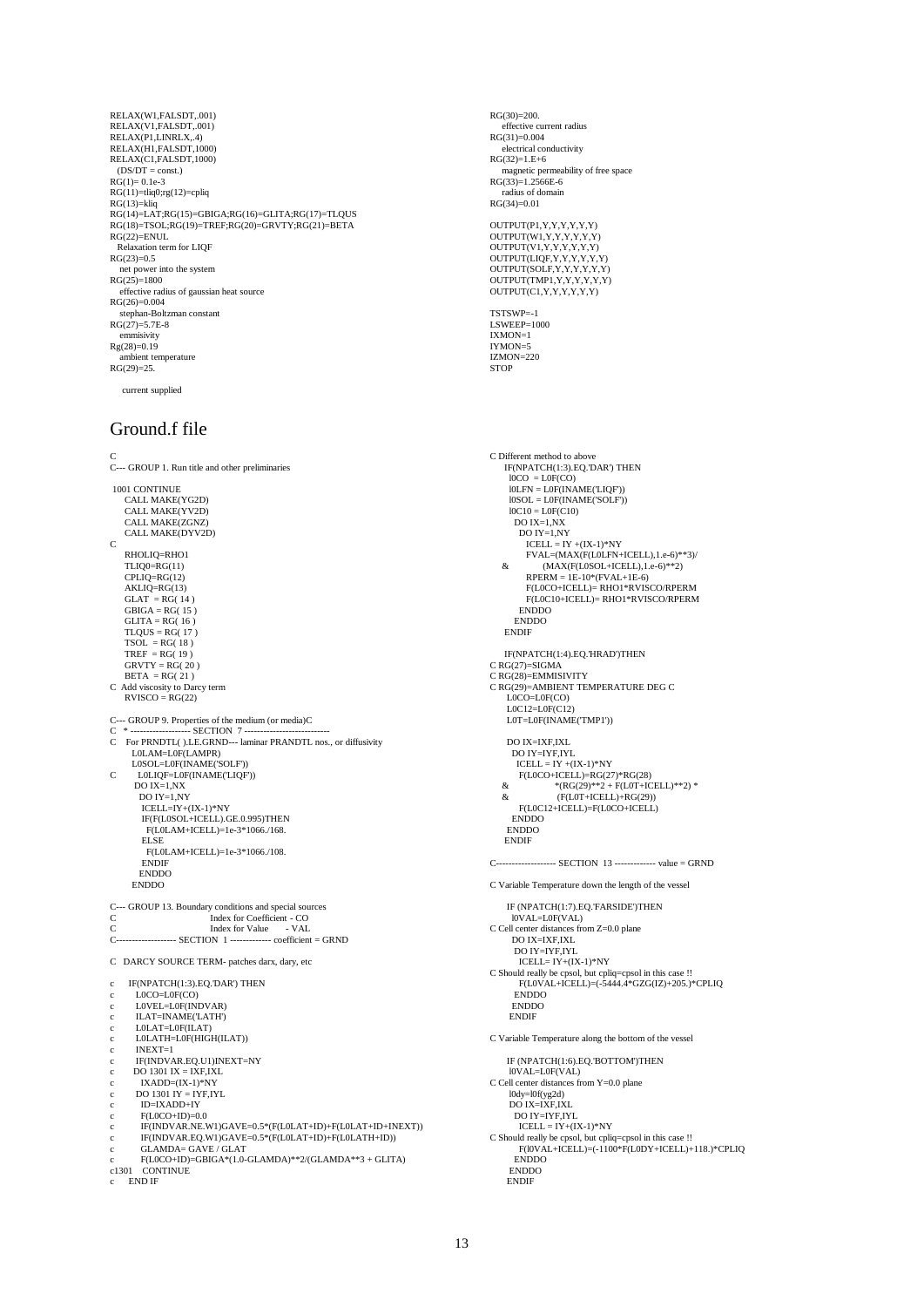C Gaussian heat source IF(NPATCH(1:5).EQ.'GAUSS') THEN l0VAL = L0F(VAL) L0R=L0F(YG2D)  $LOC11 = LOF(C11)$  DO IX=IXF,IXL DO IY=IYF,IYL ICELL = IY+(IX-1)\*nY F(L0VAL+ICELL)=(3.\*rg(25)/(3.14195\*(rg(26)\*\*2)))\* & eXP(-3\*(F(L0R+ICELL)\*\*2)/(RG(26)\*\*2)) F(L0C11+ICELL)=F(L0VAL+ICELL) ENDDO ENDDO **ENDIF** C Gaussian current source  $C RG(30)=I$  $C RG(31)=R= EFFECTIVE RADIUS$ C RG(32)=SIGMA = ELECTRICAL CONDUCTIVITY IF(NPATCH(1:6).EQ.'GAUSSj') THEN L0R=L0F(YG2D) L0C19=L0F(C19) L0VAL=L0F(VAL) DO IX=IXF,IXL DO IY=IYF,IYL ICELL = IY+(IX-1)\*Ny F(L0VAL+ICELL)=((3.\*RG(30)/(3.14195\*(RG(31)\*\*2)))\* & EXP(-3\*(F(L0R+ICELL)\*\*2)/(RG(31)\*\*2)))/RG(32) F(L0C19+ICELL)=F(L0VAL+ICELL) ENDDO ENDDO ENDIF C Add Joule heating IF(NPATCH(1·7). EQ. T. ORHEAT')THEN IF(INDVAR.EQ.H1)THEN L0VAL=L0F(VAL)  $LOC17=LOF(C17)$  L0C18=L0F(C18) DO IX=IXF,IXL DO IY=IYF,IYL<br>ICELL = IY + (IX-1) \* NY<br>F(L0VAL+ICELL)=(F(L0C17+ICELL)\*F(L0C17+ICELL)<br>& F(L0C18+ICELL)\*F(L0C18+ICELL))/RG(32) C switch on lorentz heat contribution after soln has stabilised a bit IF(ISWEEP.LE.50)F(L0VAL+ICELL)=0.0 **ENDDO**  ENDDO ENDIF ENDIF C Add Lorentz forces IF(NPATCH(1:7).EQ.'LORENTZ')THEN IF(INDVAR.EQ.V1)THEN l0VAL=L0F(VAL) l0C17=l0F(C17) DO IX=IXF IXL DO IY=IYF,IYL ICELL = IY + (IX-1) \* NY F(L0VAL+ICELL)=F(L0C17+ICELL) IF(ISWEEP.LE.50)F(L0VAL+ICELL)=0.0 ENDDO ENDDO ENDIF IF(INDVAR.EQ.W1)THEN L0VAL=L0F(VAL) L0C18=L0F(C18) DO IX=IXF,IXL DO IY=IYF,IYL  $ICELL = IY + (IX-1) * NY$  F(L0VAL+ICELL)=F(L0C18+ICELL) IF(ISWEEP.LE.50)F(L0VAL+ICELL)=0.0 ENDDO ENDDO ENDIF ENDIF C Add Marangoni shear force IF(NPATCH(1:3).EQ.'TAU')THEN L0VAL=L0F(VAL) L0T=L0F(INAME('TMP1')) L0R=L0F(YG2D) l0C20=L0F(C20)  $dSDT=RG(1)$  DO IX=IXF,IXL IXADD=(IX-1)\*NY DO IY=IYF,NY-1 ID=IXADD+IY

 DR=F(L0R+ID)-F(L0R+ID+1) DTEMP=F(L0t+ID)-F(L0t+ID+1) DTDR=DTEMP/DR F(L0VAL+ID)=DSDt\*DTDR F(L0C20+ID)=F(L0VAL+ID) ENDDO ENDDO **ENDI** C Add radiative heat loss IF(NPATCH(1:4).EQ.'HRAD')THEN DO IX=IXF,IXL DO IY=IYF,IYL  $ICELL = IY + (IX-1) * NY$ C RG(29) is ambient temperature F(L0VAL+ICELL)=RG(29) **ENDDO**  ENDDO ENDIF C Convective source for solidification  $\epsilon$ IF( NPATCH .EQ. 'CON') THEN<br>
C Get face areas these contain block Get face areas these contain blockage adjustment C L0AY=L0F(ANORTH) l0AH=L0F(AHIGH) C Get velocities L0V1=L0F(V1) l0W1=L0F(W1) L0LW1=L0F(LOW(W1)) ILAT=INAME('LATH')<br>L0LLAT=L0F(LOW(ILAT)) L0HLAT=L0F(HIGH(ILAT)) C Calculate F's DO IX=IXF,IXL IXADD=(IX-1)\*NY DO IY=IYF,IYL ID=IY+IXADD C South face GFS=RHOLIQ\*F(L0V1+ID-1)\*F(L0AY+ID-1)  $IF(IV.EQ. 1) GFS = 0.0$ C North face GFN=RHOLIQ\*F(L0V1+ID)\*F(L0AY+ID) IF(IY.EQ. NY) GFN =  $0.0$ C Low face GFL=RHOLIQ\*F(L0LW1+ID)\*F(L0AH+ID)  $IF(IZ.EQ. 1) GFL = 0.0$ C F high is calculated to ensure continuity GFH=GFL+GFS-GFN  $\rm IF(IZ.EQ.NZ)GFH{=}0.0$ C Calculate inflows to J,I using upwind<br>
GINS=MAX(GFS,0.0)\*f(l0LAT+ID-1)<br>
> -MAX(-GFS,0.0)\*f(L0LAT+ID) GINL=MAX(GFL,0.0)\*f(L0LLAT+ID) > -MAX(-GFL,0.0)\*f(L0LAT+ID) C C CALCULATE OUTFLOWS TO J,IZSTEP GOTN=MAX(GFN,0.0)\*F(L0LAT+ID) GOTN=MAX(GFN,0.0)\*F(L0LAT+ID)<br>-> -MAX(-GFN,0.0)\*F(L0LAT+ID+1) GOTH=MAX(GFH,0.0)\*F(L0LAT+ID) -MAX(-GFH,0.0)\*F(L0HLAT+ID) C Source is inflow-outflow F(L0VAL+ID)=GINL+GINS-GOTH-GOTN ENDDO ENDDO ENDIF C Boussinesq source- z direction only C IF( NPATCH EQ. 'BSQ') THEN L0HTMP=L0F(HIGH(TEMP1)) DO IX=IXF,IXL IXADD=(IX-1)\*NY DO IY=IYF,IYL ID=IY+IXADD C Buoyancy term<br>C TREF: Reference C TREF: Reference temperature. Assume to be the average of liquidus and Solidus temperature. F(L0VAL+ID)=-0.5\*BETA\*GRVTY\*RHO1\*(F(L0TMP+ID)-TREF+ & F(L0HTMP+ID)-TREF) ENDDO ENDDO ENDIF C--- GROUP 19. Special calls to GROUND from EARTH C \* ------------------- SECTION 3 ---- Start of iz slab. C Do This only for the first sweep....after use corrections C to update the liquid fraction  $LOSOL = I0f( INAME(SOLF))$ L0LFN = L0F( INAME('LIQF'))<br>L0LAT = L0F( INAME('LATH'))